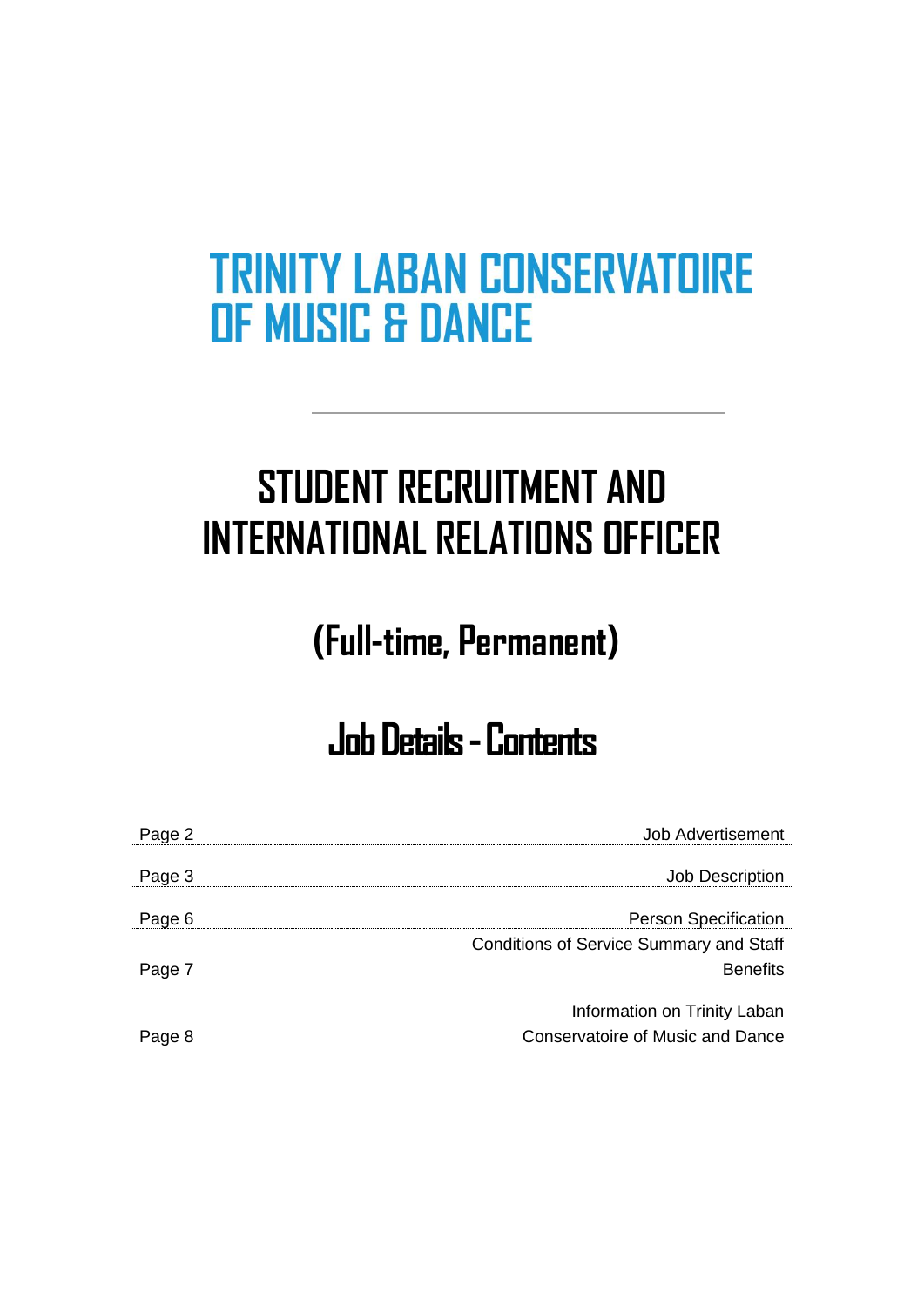## **STUDENT RECRUITMENT AND INTERNATIONAL RELATIONS OFFICER Contract: Full-time, Permanent Salary: £26,689- £30,183 p.a. (Including LWA)**

Trinity Laban Conservatoire of Music and Dance is a forward thinking, contemporary and worldclass Higher Education Institution with a vision to redefine the conservatoire for the 21<sup>st</sup> century. At the leading edge of music and dance training, it provides specialist education of the highest quality, which reflects the increasingly collaborative world of artistic practice and supports the lifelong career development of students and professional performing artists.

The main remit of the post is to promote the Conservatoire's suite of Higher Education programmes, and to ensure the successful recruitment of students from the UK to add to an already diverse and talented student body, across music and dance. You will also support work in other overseas markets across the world as required.

The post holder will further develop mutually beneficial relationships with schools and partners, whilst developing new contacts for Trinity Laban. You will identify and leverage promotional opportunities across target markets, attending targeted educational events, and hold presentations with schools and recruitment fairs. You will work closely with colleagues in Learning and Participation, Registry and Alumni Relations, to ensure that Trinity Laban recruits suitable students from diverse backgrounds, to meet our programme and instrument needs.

Educated to degree level, you will have a minimum of one year's experience of a role in higher education or arts administration which might include part time work or internships. You will have a basic understanding of educational recruitment practices and marketing and communications skills, including use of social media. Experience and knowledge of music and/or dance and/or working in an HE environment would be desirable, alongside the ability to represent the Conservatoire internally and externally.

If you think this might be just the job for you, please register an account with our eRecruitment system (or login if you have an account) and complete an online application form using the following link<https://jobs.trinitylaban.ac.uk/>

As an equal opportunity employer, we positively encourage applications from suitably qualified and eligible candidates regardless of sex, race, disability, age, sexual orientation, gender identity and expression, religion or belief, marital status, or pregnancy and maternity.

**Please note all applications submitted will be shortlisted anonymously by our recruiting panel, so please ensure that your name and personal details are not included to your supporting document, otherwise we will not be able to consider your application.**

**Closing Date**: **23:59 hours BST, 3 July 2022 (No Agencies) Interview Date**: **12 July 2022**

For any queries about this position that are not covered in the job pack, please email Katerina Filosofopoulou, People Services and Resourcing Officer on [staffrecruitment@trinitylaban.ac.uk.](mailto:staffrecruitment@trinitylaban.ac.uk)

*All of our taught programmes are validated by Trinity Laban Conservatoire of Music and Dance. Research degrees are validated by City, University of London.*

*Trinity Laban Conservatoire of Music and Dance is a company limited by guarantee registered in England and Wales Company No. 51090. Registered Charity No. 309998.*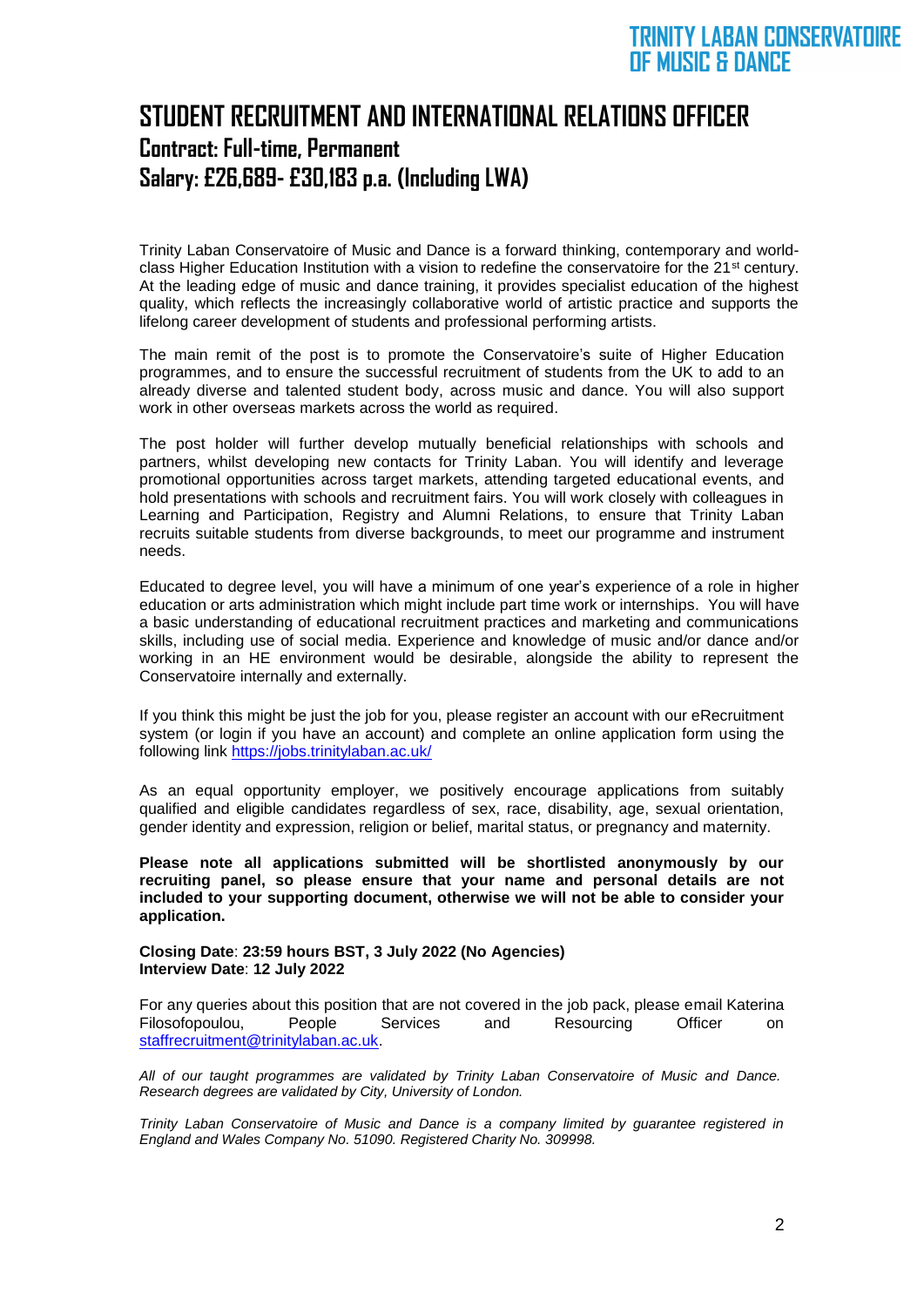## **JOB DESCRIPTION**

| Post:                  | <b>Student Recruitment and International Relations Officer</b> |
|------------------------|----------------------------------------------------------------|
| Department:            | <b>Student Recruitment</b>                                     |
| <b>Responsible to:</b> | <b>Head of Student Recruitment</b>                             |
| <b>Salary Grade:</b>   | 5                                                              |
| Contract:              | Full-time, Permanent                                           |

#### **WORKING ENVIRONMENT**

The post holder will be expected to work closely with the Head of Student Recruitment and International Relations to build effective working relationships with Registry, the faculties and other administrative departments across the Conservatoire. This is to ensure that activities delivered by these departments in relation to enquiries, open days, auditions, admissions and student services, are streamlined with and integrated into recruitment activity.

The role requires a motivated individual with some experience in recruitment and marketing, preferably in a Higher Education (HE) and/or arts context.

#### **PURPOSE OF ROLE & MAIN DUTIES**

- Under the guidance of the Head of Student Recruitment and International Relations take the lead on the delivery of strategic marketing plans in the UK order to maximise high quality student intake for all programmes offered by Trinity Laban while maintaining a diverse applicant pool.
- To contribute to the development and delivery of The UK strategic marketing plans.
- To be responsible for devising and implementing UK activity, including large-scale oncampus and virtual events.
- To maximise high quality student intake for all programmes offered by Trinity Laban.
- To expand and enhance student recruitment effectiveness in the UK by developing market intelligence, marketing collateral, direct recruitment, school liaison and institutional engagement.
- To identify, develop and nurture strategic institutional partnerships with schools and colleges in the UK to support student recruitment and the wider institutional goals.
- To research, implement, monitor and evaluate relevant strategies for student recruitment and conversion, to ensure maximum return on investment from recruitment activities.
- To work with Academic Departments and the Learning and Participation Teams to develop schemes to encourage applications and enrolments for students from underrepresented groups, or shortage instruments.
- To work with the Alumni Relations team and faculty staff to develop relationships with alumni and other contacts who can support the work of Trinity Laban in the UK and overseas.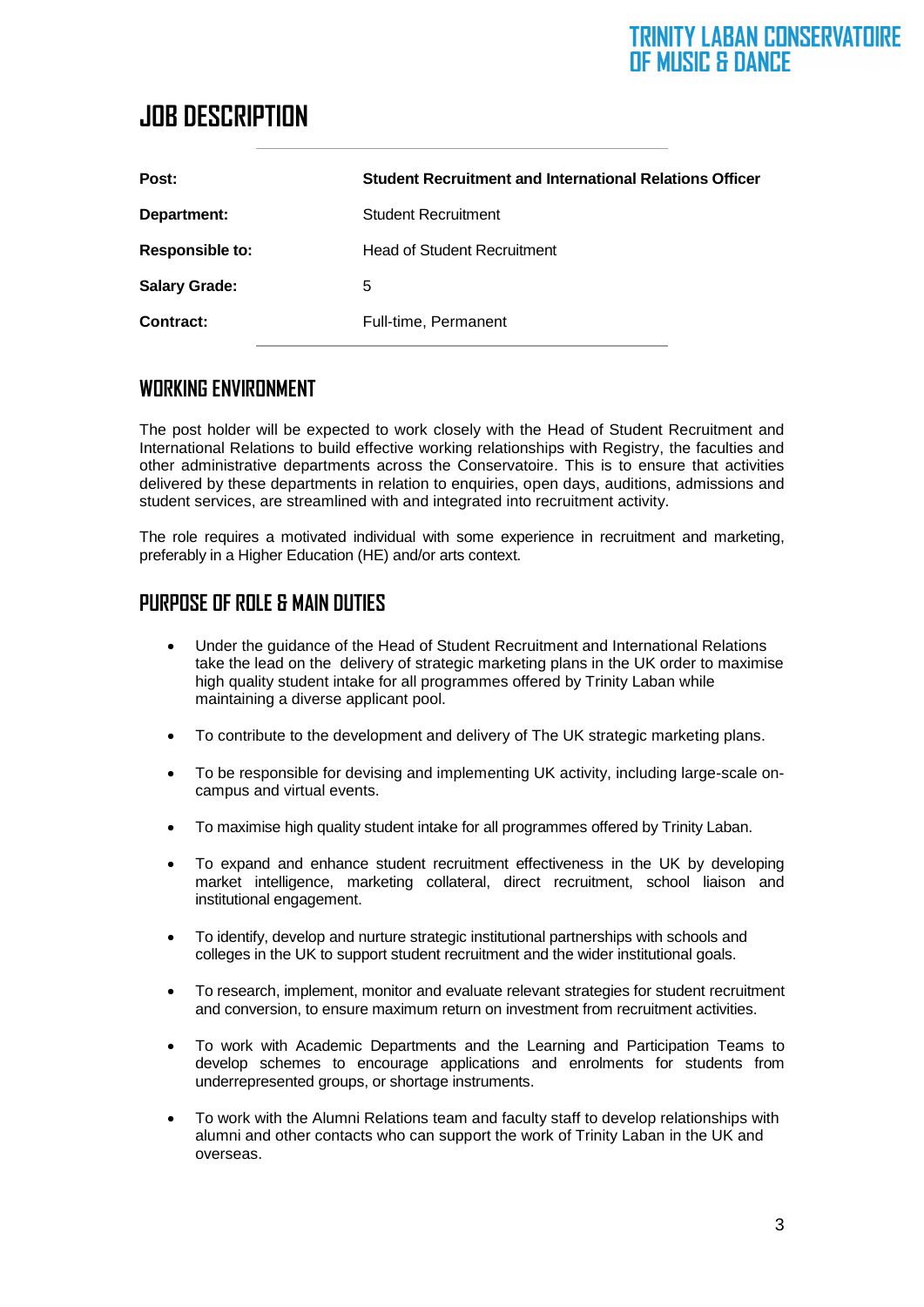- Working alongside the Alumni & Communications Manager, to support the delivery of the Alumni Ambassador Scheme.
- To lead the SRIR input into the conversion campaigns, in conjunction with the marketing team.

#### **RECRUITMENT AND MARKETING**

- 1. Under the direction of the Head of SRIR, be responsible for the delivery of the 3 Year UK Student Recruitment Strategies.
- 2. Monitor and evaluate the effectiveness of recruitment activity using qualitative and quantitative data and use this to inform development of strategy.
- 3. Attend and represent Trinity Laban at appropriate recruitment events, including UCAS fairs, visits to schools and colleges, and work with music and dance organisations in the UK and other markets as required.
- 4. Seek out and organise opportunities to deliver workshops, masterclasses and other practical music, dance and musical theatre related activity and key feeder institutions in the UK and overseas, working with appropriate faculty colleagues.
- 5. Be a first point of contact for students, their parents and other enquirers in assigned markets providing an excellent level of customer service
- 6. Support the organisation and management of auditions, ensuring effective marketing, a positive on the day experience and appropriate follow up to maximise applications and conversion.
- 7. Work with the Brand & Communications Department to develop targeted promotional materials, web-based resources and social media campaigns to support recruitment activities, and ensure website content is accurate and up to date for prospective students from all markets.
- 8. Support the management of internal visits from delegations of staff or students from international partners or embassies.
- 9. Support the UK and international recruitment function with the administration of visits, booking travel for departmental colleagues and the production and distribution of marketing materials as needed.
- 10. Contribute to the development of the CRM to ensure robust collation of recruitment data and high levels of customer satisfaction.

#### **RELATIONSHIPS**

- 1. Support the Head of SRIR to identify, develop and manage successful relationships with a wide range of external stakeholders in assigned markets, including schools and partner institutions, agents, embassies and sponsors, the British Council and other organisations, providing marketing support and effective training as required.
- 2. Work in collaboration with Learning and Participation to support applications from underrepresented groups, in line with our access agreement and the Creative Case for Diversity.
- 3. Develop strong internal relationships with Registry, Student Services, Brand and Communications and Faculty staff to effectively carry out recruitment activity.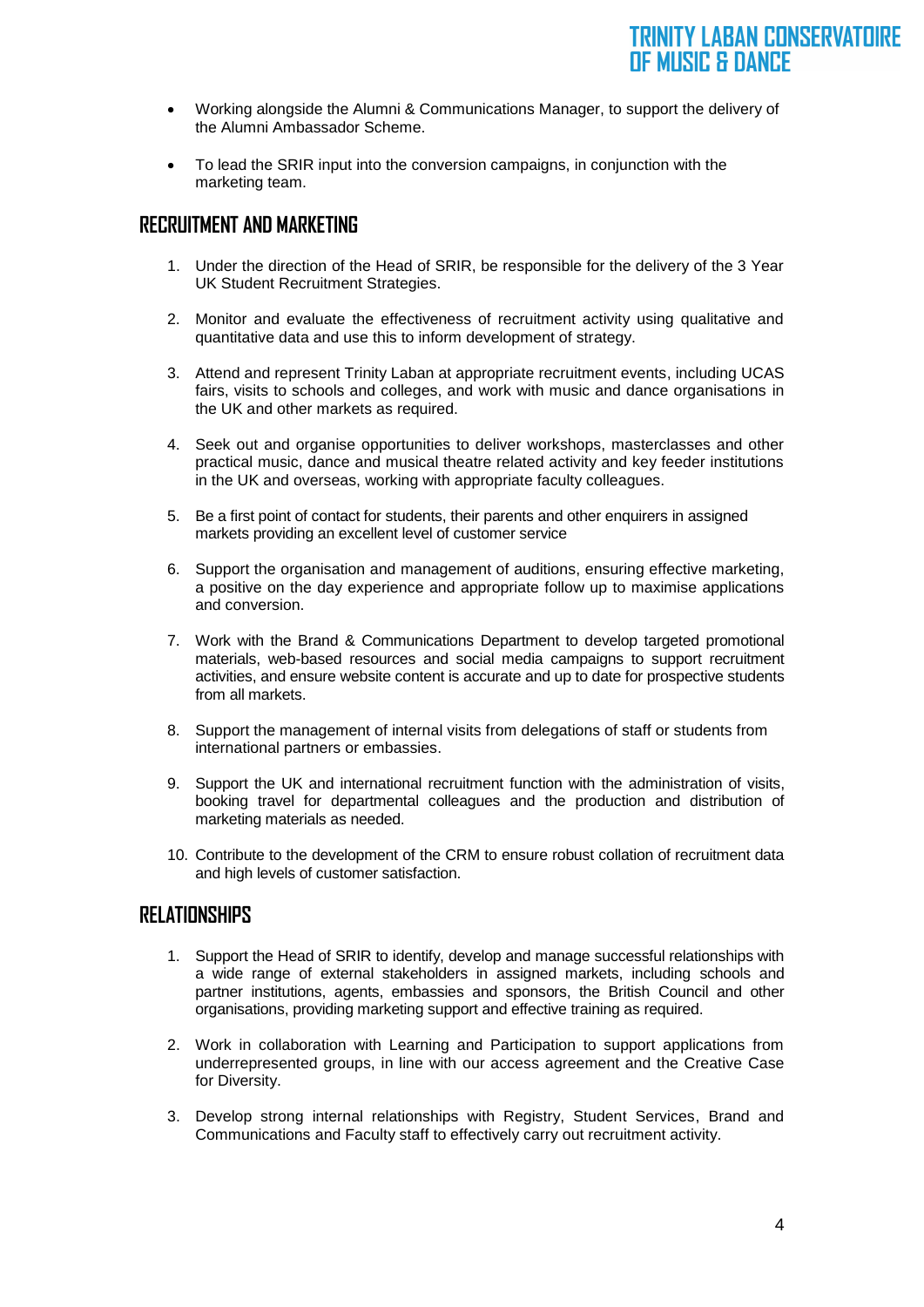#### **MANAGEMENT RESPONSIBILITY**

- 1. Take responsibility for ensuring recruitment activity in assigned markets is delivered on time and in budget.
- 2. Oversee and manage the Student Ambassador Scheme.
- 3. Produce management reports and presentations on recruitment activities as required.

#### **OTHER**

- Undertake such other reasonable responsibilities and tasks which may, from time to time, be assigned by the Head of Student Recruitment.
- Be prepared to work outside normal working hours, including evening/weekend work and extended travel.
- The post holder must be able and prepared to undertake regular travel throughout-the UK, as well as occasional travel to other international markets where required.

#### **THE POST HOLDER MUST:**

- At all times be committed to Trinity Laban's Equality and Diversity Policy.
- Adhere to all policies and procedures relating to Health and Safety in the workplace.
- Promote the profile and image of the Department, the Faculty of Music's portfolio of programme offerings and the Conservatoire wherever possible;

#### **CONSERVATOIRE VALUES:**

• All staff are expected to operate in line with Trinity Laban's Terms and Conditions for staff, which set out the principles of how we work together. More information about the Conservatoire's vision, mission and values is available at: [http://www.trinitylaban.ac.uk/sites/default/files/strategic\\_plan\\_14\\_final\\_hi.pdf](http://www.trinitylaban.ac.uk/sites/default/files/strategic_plan_14_final_hi.pdf)

Trinity Laban has a no smoking policy on its premises.

*The above list is not exclusive or exhaustive and the post holder will be required to undertake such duties as may reasonably be expected within the scope and grading of the post. Market assignments are flexible and may be changed based on experience and institutional need. All members of staff are required to be professional, co-operative and flexible in line with the needs of the Conservatoire.*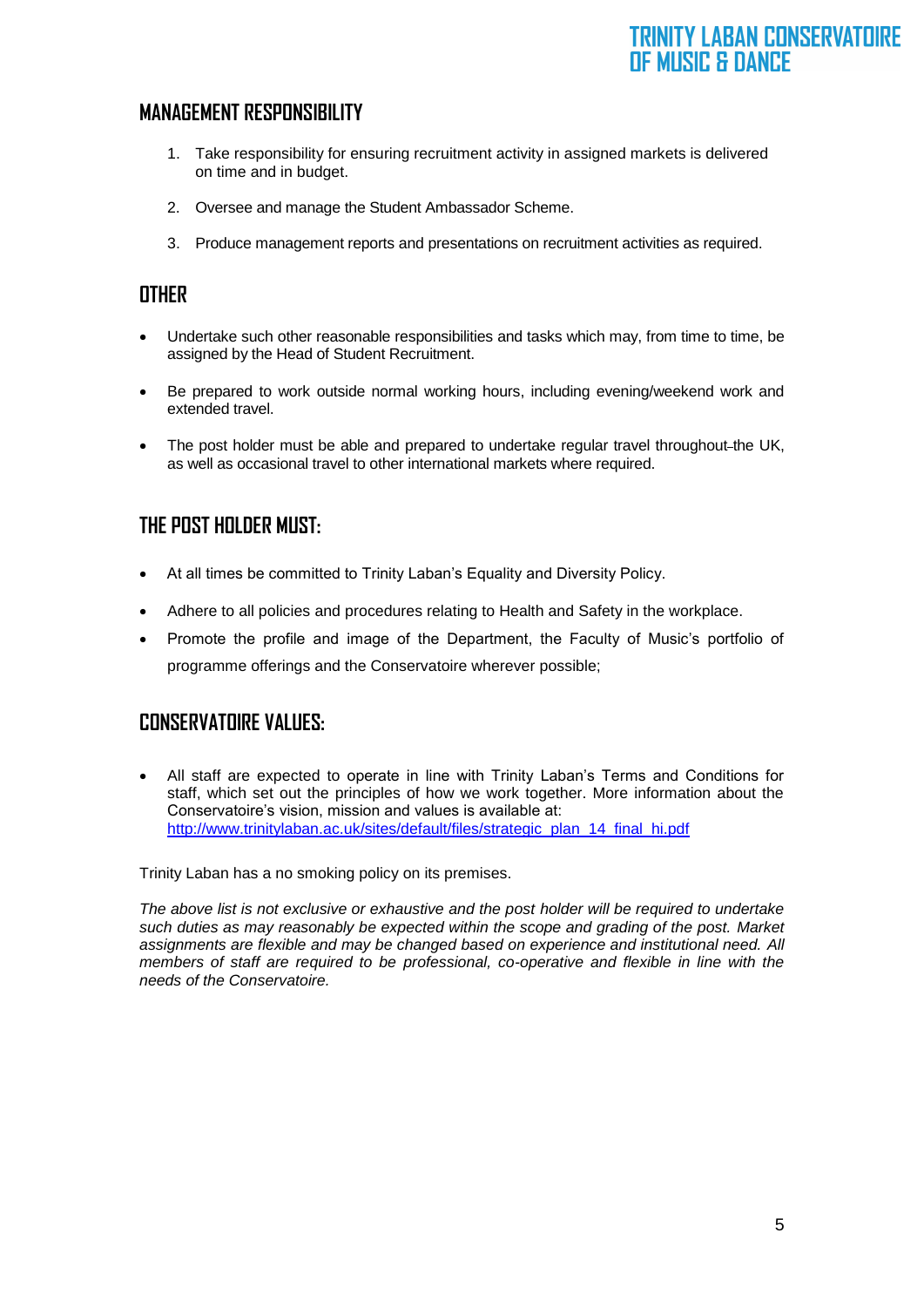## **STUDENT RECRUITMENT AND INTERNATIONAL RELATIONS OFFICER PERSON SPECIFICATION**

| <b>Criteria</b>                               | <b>Specification</b>                                                                                                                   | E/D              | <b>Measured By</b>                     |
|-----------------------------------------------|----------------------------------------------------------------------------------------------------------------------------------------|------------------|----------------------------------------|
| Education/<br>Qualifications                  | A first degree and / or relevant experience                                                                                            | Essential        | Application                            |
|                                               | A good knowledge of market research<br>techniques and customer relationship<br>marketing and its application to Student<br>Recruitment | Essential        | Application                            |
|                                               | A professional qualification in marketing                                                                                              | Desirable        | Application                            |
| <b>Experience</b>                             | Experience within the higher education<br>environment, including experience of UK<br>recruitment                                       | <b>Essential</b> | Application/Prese<br>ntation/Interview |
|                                               | Experience and knowledge of music and/or<br>dance                                                                                      | Desirable        | Application                            |
|                                               | Experience of using Social Media marketing                                                                                             | Desirable        | Interview                              |
| Knowledge or<br><b>Understanding</b>          | An understanding of, and commitment to, Equal<br>Opportunities                                                                         | Essential        | Interview                              |
| <b>Skills and</b>                             | Strong project and event management skills                                                                                             | <b>Essential</b> | Application/Intervi                    |
| <b>Abilities</b>                              |                                                                                                                                        |                  | ew                                     |
|                                               | An ability to communicate with people from<br>different cultures and backgrounds                                                       | <b>Essential</b> | Interview                              |
|                                               | Excellent interpersonal and internal/external<br>relationship building skills                                                          | Essential        | Interview                              |
|                                               | A self-starter able to prioritise, meet deadlines<br>and deliver multiple and simultaneous projects                                    | Essential        | Application/<br>Interview              |
|                                               | Excellent oral and written communication skills                                                                                        | Essential        | Application/<br>Presentation           |
|                                               | The ability to integrate student recruitment activity<br>across all relevant departments and stages of the<br>student experience       | Essential        | Presentation/Inter<br>view             |
|                                               | Excellent IT skills including ability to use all<br>standard Office packages                                                           | Essential        | Application                            |
| <b>Personal</b>                               |                                                                                                                                        |                  |                                        |
| <b>Qualities</b>                              | Interest in the creative performing arts,<br>particularly music, musical theatre and<br>contemporary dance                             | Desirable        | Application                            |
|                                               | The ability to think creatively and strategically,<br>using initiative to develop new approaches to<br>recruitment challenges          | Essential        | Presentation/<br>Interview             |
|                                               |                                                                                                                                        | Essential        | Interview                              |
| <b>Special Working</b><br><b>Requirements</b> | Be prepared to work outside normal working<br>hours, including evening/weekend work and<br>extended travel.                            |                  |                                        |
|                                               | The post holder must be able and prepared to<br>undertake regular travel throughout the UK and<br>overseas                             | Essential        | Interview                              |
|                                               |                                                                                                                                        |                  |                                        |

*Please note that it will not be possible for the Conservatoire to issue a Certificate of Sponsorship for successful candidates as we are awaiting further information from UK Visas and Immigration. Applicants will therefore need to be eligible to work in the UK or have limited leave to remain in the UK and associated right to work for the duration of their employment with the Conservatoire, in accordance with the Immigration, Asylum and Nationality Act 2006.*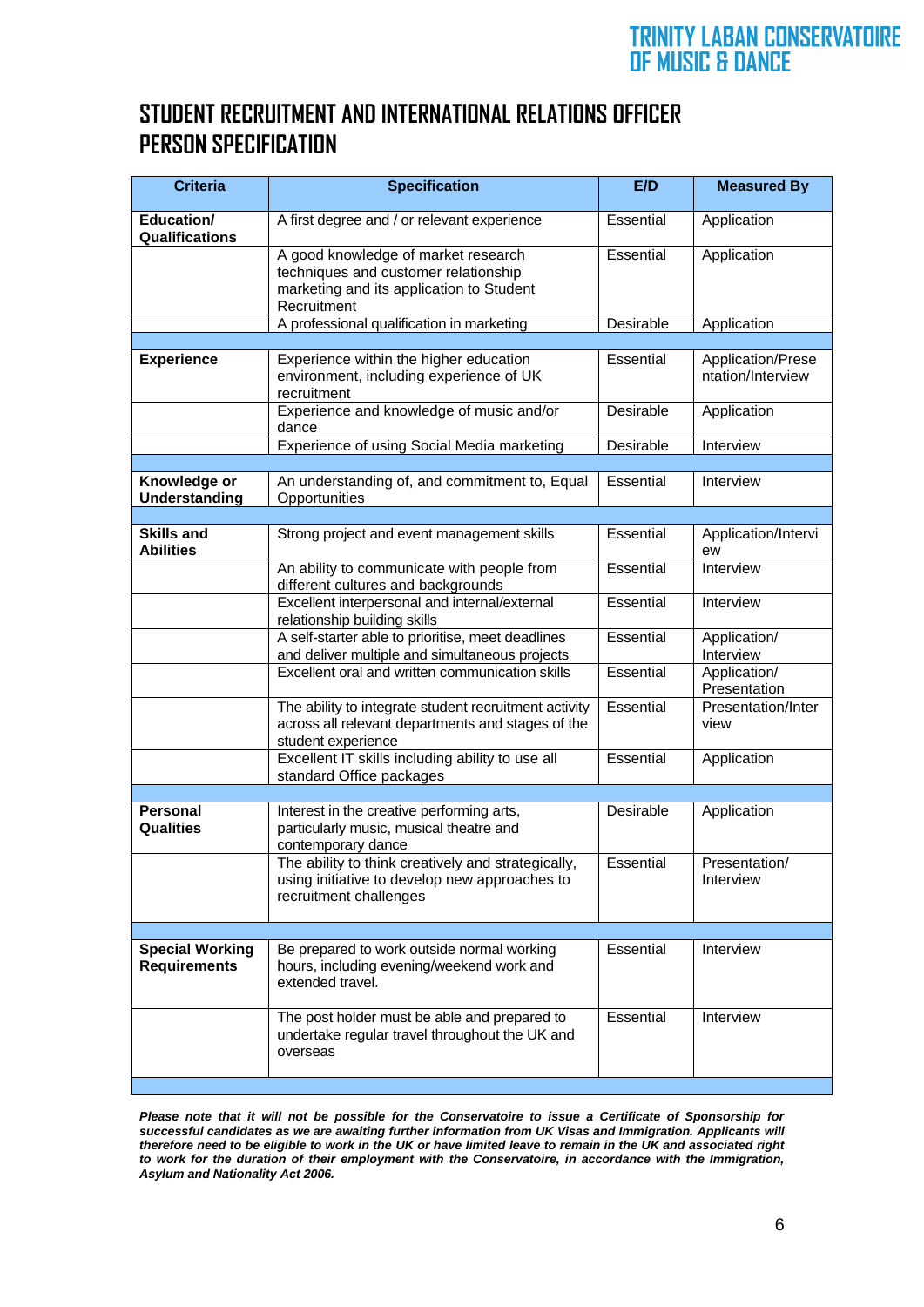## **CONDITIONS OF SERVICE – SUMMARY AND STAFF BENEFITS**

- **Contract:** Permanent, full-time, subject to a six-month probationary period
- **Hours:** 35 hours per week, with regular out of hours working for which time off in lieu will be given.
- **Location:** You will be based at the Faculty of Music (King Charles Court, Old Royal Naval College), but may also be required to work at the Faculty of Dance (Laban building, Creekside). At present this role is being undertaken partially from home with an expectation of a minimum of two days in the office and additional days as the role requires. As such post holders should be prepared to live within reasonable commuting distance.
- **Salary Scale**: Trinity Laban Staff Salary Scale, Grade 5, Incremental Points 16 21, £26,689- £30,183 p.a., inclusive of a London Weighting Allowance of £3,842 p.a. Salaries are paid on the last working day of each month direct into bank or building society accounts.
- **Annual Leave:** 25 days p.a. in addition to Statutory, Bank and Public Holidays.
- **Pension Scheme:** The successful candidate, upon completion of their probationary period, will be eligible to join the Universities Superannuation Scheme. Employees contribute at the rate of 9.6% of their pensionable salary. The Conservatoire pays the Employers contribution currently at the rate of 21.1% of pensionable salary.

**Staff** 

- **Sick Pay: Trinity Laban operates the Statutory Sick Pay Scheme, and staff may** be eligible for benefits in excess of this under Trinity Laban's own sick pay scheme. **Staff**
- **Development:** A range of Staff Development opportunities are available.
- **Car Parking:** A limited number of parking spaces are available at both sites, subject to availability.
- **Cafeterias:** Our Cafeterias on both sites serve a range of hot and cold meals plus drinks and snacks.
- **Events:** There are a wide range of music and dance performances each week, many of which are free to members of staff.
- **Classes:** Reduced rates access to Adult Classes.
- **Eye Care:** Vouchers for eye tests are available for VDU users.
- **Health:** Reduced rates for Health services and access to the Cash 4 Health plan. Details are available from the Health Department.